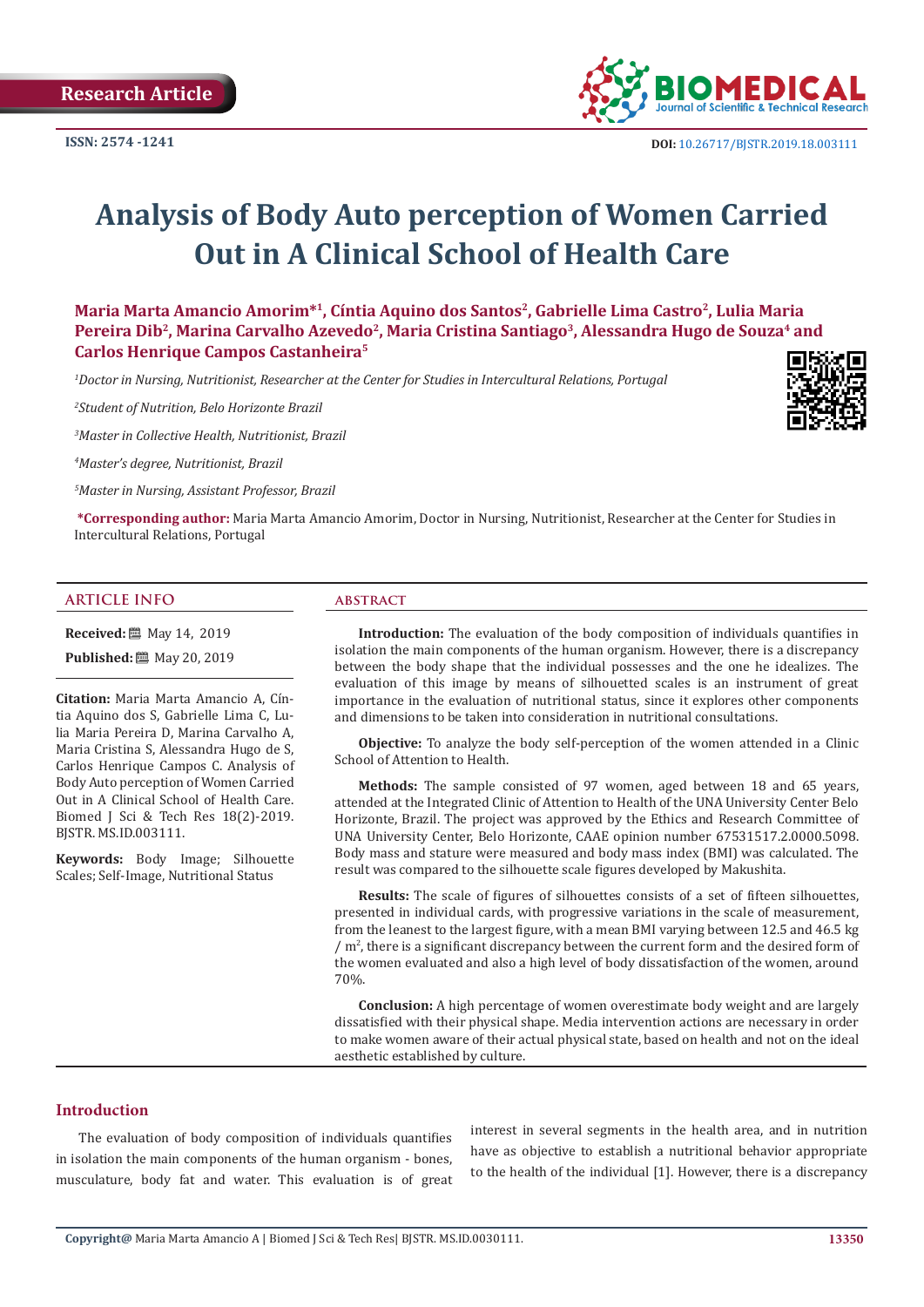between the body shape that the individual possesses and the one he idealizes [2]. The idealized form is defined as body selfperception, that is, the figuration of the body itself formed and structured in the mind of the people [3]. Body self-perception is built throughout life, through internal and external experiences to the body universe, associated with the desires, emotional attitudes and interaction of individuals with society [4]. The consciousness of one's own body is an important component of personal identity and the pillars that make up the construction of self-image are many and multidimensional. The distortion of this view comprises the perception of the body itself as heavier or greater than it really is, or even as less or insufficiently less structured than it should be [5]. Generally, it is women who seek to change their body profile because they feel outside the standard of beauty imposed by society. At the end of the  $19<sup>th</sup>$  century and beginning of the  $20<sup>th</sup>$  century, this pattern had fat as a symbol of health and purchasing power, so women did not care about being overweight. After this time, thinness became a symbol of beauty and the fat sign of disease, and this became a reference in a very drastic way [3]. The media has been disseminating values and associating lean body characteristics as ideals for success, making women more vulnerable to the published body image [6]. The analysis of this image by means of silhouetted

# **Data Collect**

scales is an important instrument in the evaluation of nutritional status, since it explores other components and dimensions, besides the anthropometric ones, to be taken into account in the clinical strategy [7], which makes it essential to observe this relationship in nutritional consultations. Therefore, the objective of this study is to analyze the body self-perception of the women attended in a Clinic School of Attention to Health.

### **Material and Methods**

The present study is a cross-sectional study carried out at the Clinic School of Health Care, located at UNA University Center, in the city of Belo Horizonte, Brazil. This place was chosen for conducting free nutritional consultations for citizens, attended by students of the Nutrition Course, with nutritionists. The project was approved by the Ethics and Research Committee of UNA University Center, Belo Horizonte, CAAE opinion number 67531517.2.0000.5098.

### **Participants**

The sample composition was made for convenience, composed of 97 women, aged between 18 and 65 years old, attended at the School Clinic, located in the city of Belo Horizonte, Brazil, in the year 2018.



**Figure 1:** Silhouette scale for female adults.

Data were collected using data from the Clinical charts, containing socio-demographic identification items such as: age, income and marital status, anthropometric data: weight, height and the responses of the Kakeshita Silhouette Scale [8]. The assessment of the anthropometric data was carried out by students of the UNA University, Nutrition Course, trained by the nutritionists of the Clinic, using the methods described by Pitanga [9]. In order to

measure the weight, the patient should be standing with his back to the scale of measurement, barefoot and with the minimum of possible clothes, using the Welmy® scale and for the stature the stadiometer coupled to the balance, in which the evaluated one should stand with your feet together. The individuals were classified according to the body mass index (BMI Categorized), calculated by the ratio of weight in kilos and height in meters squared [10]. To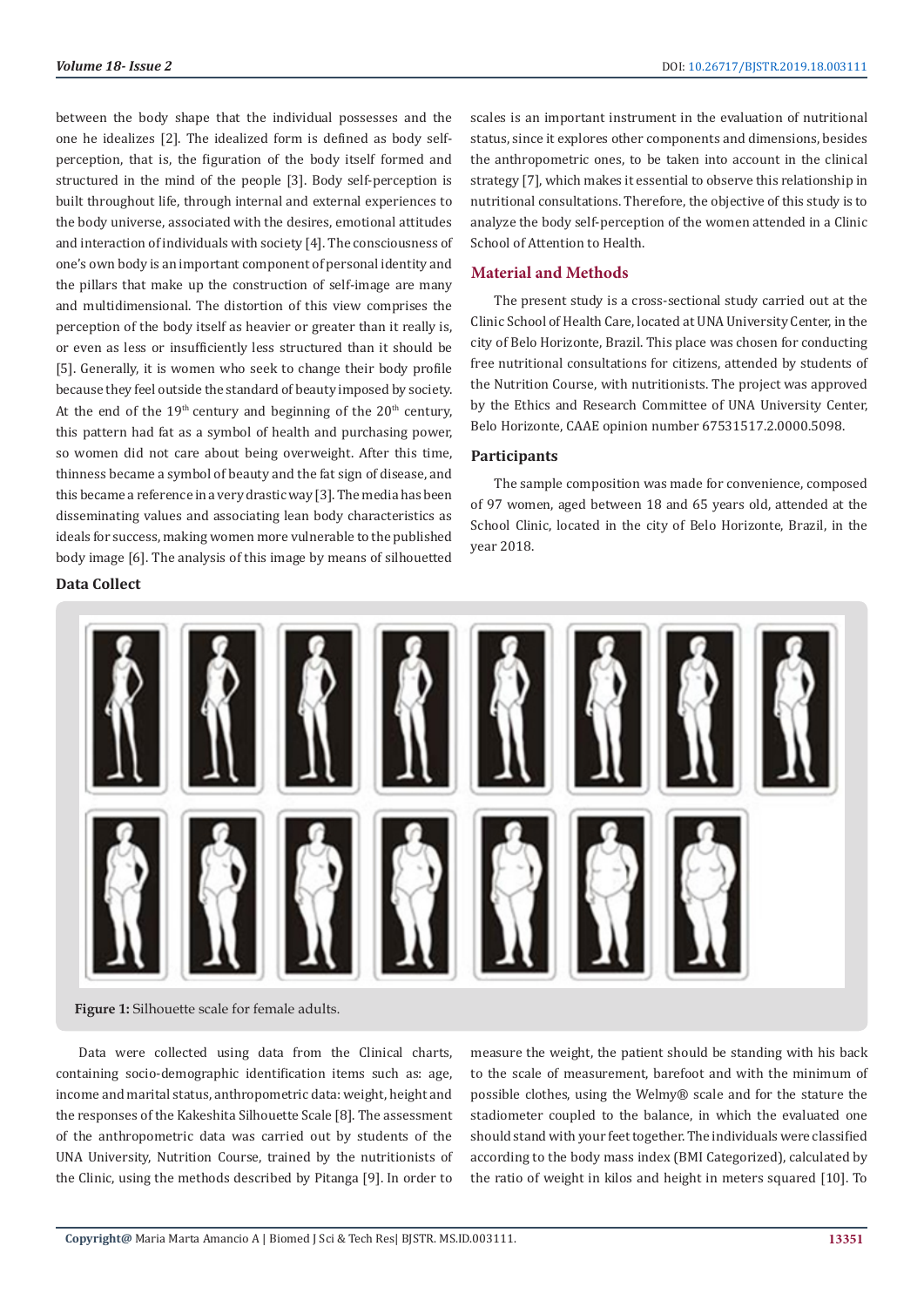classify nutritional status, the BMI values proposed for adults [11] and the elderly [12] were considered. The scale of silhouettes [13], consisting of a set of fifteen figures, were presented in individual cards to the women attended at the Clinic, with progressive variations in the measurement scale, from the lean to the larger figure, with a mean BMI varying between 12.5 and 46.5 kg/m<sup>2</sup>, as shown in Figure 1. The set of silhouettes was shown to women and asked the following questions: Which figure best represents your current size? Which figure best represents the size you would like to have? Which figure best represents the ideal size of your genre in general? The evaluator declined his opinion on the choice of silhouettes. According to the data collected through the Kakeshita Silhouettes, Desire Categorization (keep, gain or lose weight) was done. The Degree of satisfaction was calculated between the reason for the way they are - Categorized BMI and what they would like to be - Categorization of Desire. The relationships between the Categorized IMC and the Categorization of Desire and between the Categorized BMI and the Degree of Satisfaction of the women attended at Clinic School were analyzed.

### **Statistical Analysis**

In the present study, the Microsoft Office Excel software and the Statistical Package for Social Science (SPSS) version 17.0 were used for the assembly and tabulation of the database. The characterization of the sample was performed by calculating the absolute and relative frequencies. Statistical differences were assessed using Pearson's chi-square test or Fisher's exact test. All analyzes were performed with the statistical significance level of  $5\%$  (p <0.05).

# **Results**

Table 2 lists the women in the study according to the age range (18 to 29 years, 30 to 39 years, 40 to 49 years, 50 to 59 years, 60 and over, total), marital status (married / stable union, single / divorced) and wages (less than 1, 1 to 2, 2 to 3, 3 and more), in number of sample and the respective percentage. It can be observed that of the 97 women studied, the majority were in the age group between 18 and 29 years, followed in chronological order by the other bands: 30-49, 40-49 years, 50-59 years, 60 and over. Most women are single or divorced. According to the reported income, the majority receive from 1 to 2 salaries and the minority, less than 1 prevailing minimum wage. Table 3 presents the categorized IMC of the women in the study, based on anthropometric measurements performed in the consultation and, according to the data collected through the Kakeshita Silhouettes, the Categorization of Desire (between maintaining, gaining or losing weight) and the Degree of Satisfaction (the ratio between the way they are and what they would like to be) in number of sampling and percentage. According to the BMI categorized, a large proportion of the women were obese and overweight (74.2%), a small part was eutrophic (23.7%) and few were underweight (2.1%).

**Table 1:** Mean BMI, BMI interval and mean weight corresponding to each figure.

|                | BMI $\left({\rm kg/m^2}\right)$ | BMI Interval $\frac{\text{kg}}{\text{m}^2}$ |                | Mean weight corresponding (kg) |        |
|----------------|---------------------------------|---------------------------------------------|----------------|--------------------------------|--------|
| <b>Figure</b>  | Mean                            | <b>Minimum</b>                              | <b>Maximum</b> | Female                         | Male   |
| $\mathbf{1}$   | 12.5                            | 11.25                                       | 13.74          | 34.03                          | 36.98  |
| $\overline{2}$ | 15                              | 13.75                                       | 16.24          | 40.84                          | 44.38  |
| 3              | 17.5                            | 16.25                                       | 18.74          | 47.64                          | 51.77  |
| $\overline{4}$ | 20                              | 18.75                                       | 21.24          | 54.45                          | 59.17  |
| 5              | 22.5                            | 21.25                                       | 23.74          | 61.26                          | 66.56  |
| 6              | 25                              | 23.75                                       | 26.24          | 68.06                          | 73.96  |
| 7              | 27.5                            | 26.25                                       | 28.74          | 74.87                          | 81.36  |
| 8              | 30                              | 28.75                                       | 31.24          | 81.67                          | 88.75  |
| 9              | 32.5                            | 31.25                                       | 33.74          | 88.48                          | 96.15  |
| 10             | 35                              | 33.75                                       | 36.24          | 95.29                          | 103.54 |
| 11             | 37.5                            | 36.25                                       | 38.74          | 102.09                         | 110.94 |
| 12             | 40                              | 38.75                                       | 41.24          | 108.9                          | 118.34 |
| 13             | 42.5                            | 41.25                                       | 43.74          | 115.71                         | 125.73 |
| 14             | 45                              | 43.75                                       | 46.24          | 122.51                         | 133.13 |
| 15             | 47.5                            | 48.75                                       | 48.75          | 129.32                         | 14.52  |

#### Source: Kakeshita [8]

**Table 2:** Classification of the age, marital status and family income of the women attended at the Health Care Clinic, Belo Horizonte, Brazil.

| Age       |              | $\frac{0}{0}$ |
|-----------|--------------|---------------|
| $18 - 29$ | 44           | 45.40         |
| $30 - 39$ | $\sim$<br>22 | 22.70         |
| $40 - 49$ |              | 16.50         |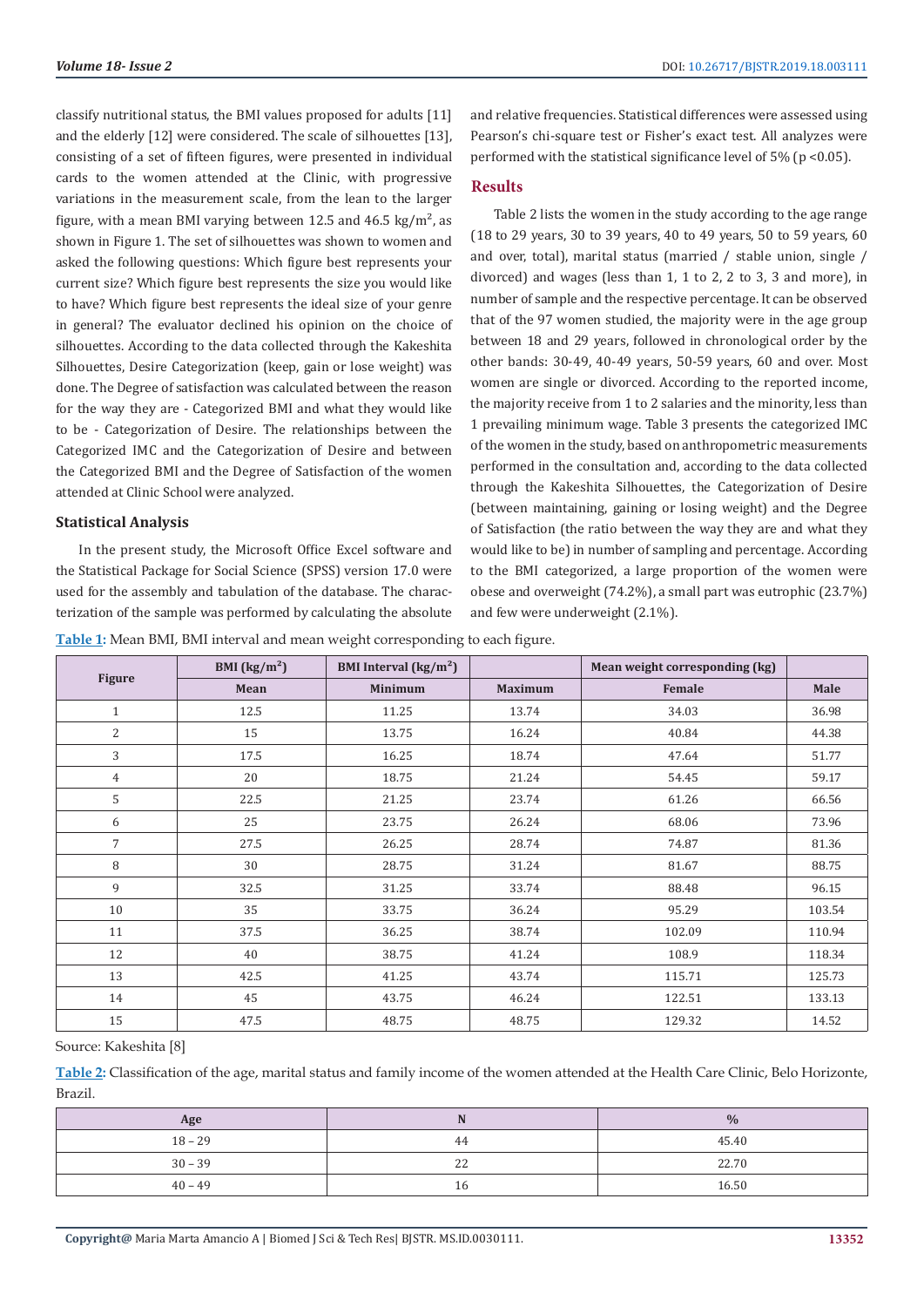| $50 - 59$              | 8  | 8.20   |
|------------------------|----|--------|
| $\geq 60$              | 7  | 7.20   |
| Total                  |    | 100,00 |
| <b>Marital Status</b>  |    |        |
| Married / Stable Union | 41 | 42.30  |
| Single/Divorced        | 56 | 57.70  |
| Total                  |    | 100,00 |
| <b>Family Income</b>   |    |        |
| < 1                    | 13 | 13.40  |
| $1 - 2$                | 35 | 36.10  |
| $2 - 3$                | 24 | 24.70  |
| $\geq 3$               | 25 | 25.80  |
| Total                  |    | 100,00 |

Most women surveyed want to lose weight (89.7%), higher than women who are actually overweight and obese. The desire to gain weight was pointed out by 5.2% of the women and the maintenance by only 5 women. Most women surveyed want to lose weight. In the degree of satisfaction, we have 12.4% of the women satisfied with the body, yet the majorities (87.6%) are not satisfied, dissatisfied and very dissatisfied with the body silhouette. About half of the women are very dissatisfied with their body. Table 4 shows the relationship between categorized BMI and categorization of the desire presented by the women in this study, that is, the current form versus the desire to maintain, gain or lose measures. It is observed that the majority of women

with low weight or eutrophic (68%) would like to reduce body weight, denoting that they have a distorted body image ( p<0,05). In fact, only 2 women are underweight (Table 3), however 5 would like to gain weight. Regarding the eutrophic (23, Table 3), only 3 would like to maintain their weight. The 70 women who perceived themselves to be overweight (overweight and obese) wished to lose weight. Only 2 overweight and obese women wanted to gain weight. In Table 5 was observed that among all the categorized BMIs (Low weight / Eutrophic, Overweight and Obese), patients reported greater Dissatisfaction / Very Dissatisfaction (70.1%) than those who reported satisfaction / low dissatisfaction (29.9%)  $(p = 0.05)$ .

**Table 3:** Categorized BMI, Categorization of Desire and Degree of Satisfaction of the women attended at the Clinic School of Health Care, Belo Horizonte, Brazil.

| <b>Variables</b>                | ${\bf N}$ | $\%$   |
|---------------------------------|-----------|--------|
| <b>Categorized BMI</b>          |           |        |
| Low weight                      | 2         | 2.10   |
| Eutrophic                       | 23        | 23.70  |
| Overweight                      | 30        | 30.90  |
| Obesity                         | 42        | 43.30  |
| Total                           | 97        | 100.0  |
| <b>Categorization of Desire</b> |           |        |
| Lose weight                     | 87        | 89.70  |
| Gain weight                     | 5         | 5.20   |
| Maintain weight                 | 5         | 5.20   |
| Total                           | 97        | 100.0  |
| <b>Degree of Satisfaction</b>   |           |        |
| Satisfied                       | 12        | 12.40  |
| Little Satisfied                | 17        | 17.50  |
| Unsatisfied                     | 20        | 20.60  |
| Very Dissatisfied               | 48        | 49.50  |
| Total                           | 97        | 100.00 |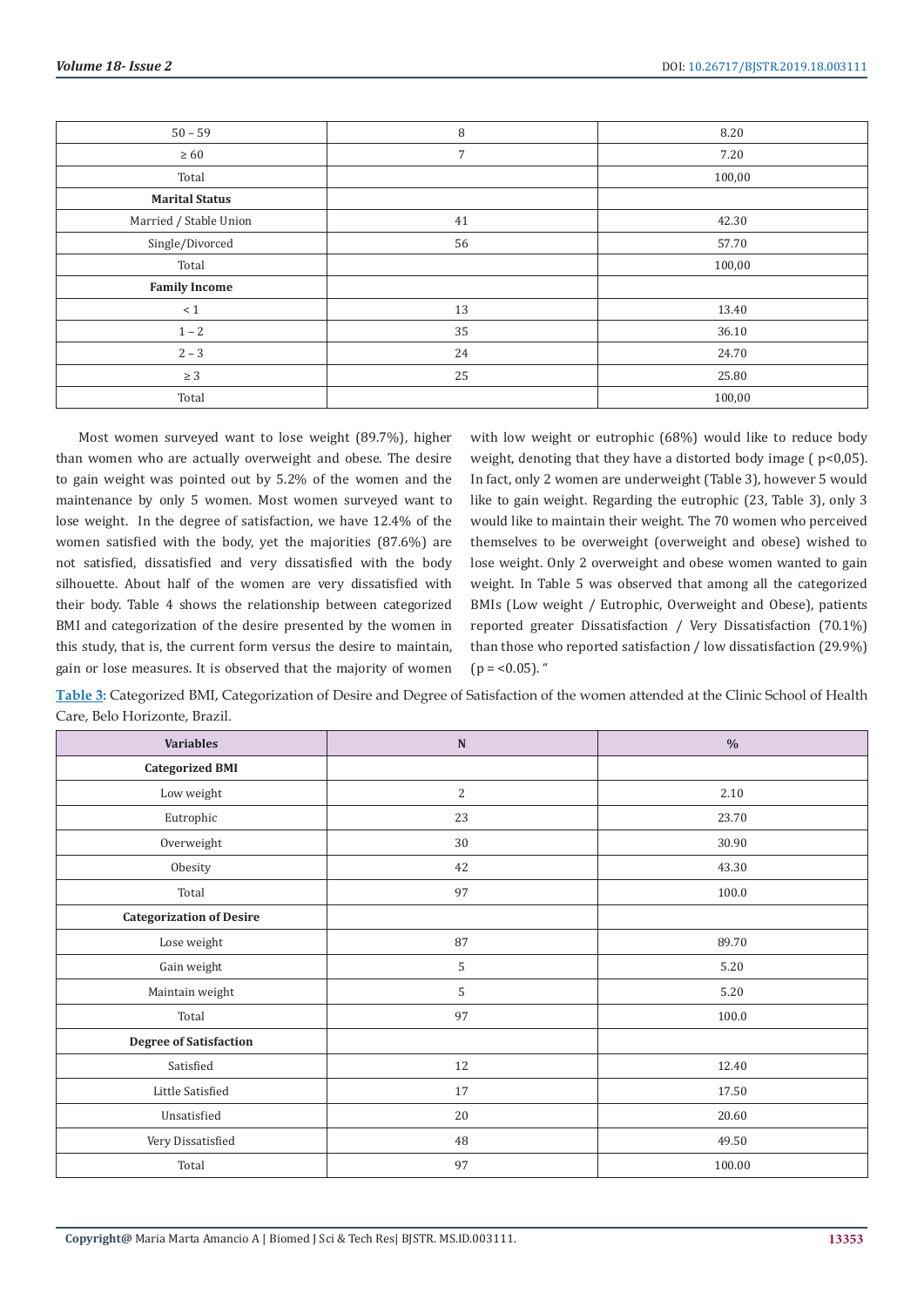|                        |               | <b>Desire Categorization</b> |        |              |         |
|------------------------|---------------|------------------------------|--------|--------------|---------|
| <b>Categorized BMI</b> |               | <b>Maintain</b>              | Lose   | Gain         | Total-  |
| Low weight / Eutrophic | N             | 3                            | 17     | 5            | 25      |
|                        | $\frac{0}{0}$ | 12.00%                       | 68.00% | 20.00%       | 100.00% |
| Overweight             | N             |                              | 29     | $\mathbf{0}$ | 30      |
|                        | $\frac{0}{0}$ | 3.30%                        | 96.70% | $0.00\%$     | 100.00% |
| Obesity                | N             |                              | 41     | $\mathbf{0}$ | 42      |
|                        | $\frac{0}{0}$ | 2.40%                        | 97.60% | $0.00\%$     | 100.00% |
| Total                  | N             |                              | 87     | 5            | 97      |
|                        | $\frac{0}{0}$ | 5.20%                        | 89.70% | 5.20%        | 100.00% |

**Table 4:** Relationship between the Categorized IMC and the Desire Categorization of the women attended at the Clinic School of Health Care, Belo Horizonte, Brazil.

p-value = 0.043 Pearson's chi-square test for Categorized BMI versus Desire Categorization

#### **Discussion**

 This study was carried out with women, who generally seek more medical care than men [14]. It is known that women are reproductive, have a role for the care of the family [15]. The attention to women should be permeated by welcoming, sensitive listening of their demands, valuing the influence of factors such as race / color, class, and the constant physical, mental and emotional changes [16]. The image of the woman is directly associated with beauty, as if it were an indispensable requirement, besides health and youth [17]. Most of the evaluated women are overweight and obese (Table 3). This multifactorial disease is characterized by excessive accumulation of body fat due to high energy intake and low energy expenditure. In the Surveillance System of Risk Factors and Protection for Chronic Diseases by Telephone Inquiry - Vigitel found a higher prevalence of obesity in women (19.6%) of the 26 Brazilian capitals and the Federal District [18]. It is estimated that in the years 2020-2025 about 50% of the world population will be obese [19]. The majority of women surveyed want to lose weight (89.7%), which is higher than women who are actually overweight and obese (Table 3). Similarly, in the study by Antunes 93.3% of women would like to have a slimmer silhouette and chose the image of a silhouette lower than they actually had. Pimenta et al. [21] observed that 64% of women considered themselves overweight, but only 38% actually were. The desire to lose weight in people who seek nutritional care is a constant in the care clinics, as in the studies conducted by Amorim et al. [22] at the Clinic School of UNA

University Center, Belo Horizonte, Brazil and also by Leal [23].

The desire to gain weight was pointed out by 5.2% of the women, and in fact only 2.1% need to increase their body mass, since they are underweight (Table 5). Similar results were found in the study by Neighbors and Sobal [24], where 4% of women with BMI classified as normal wished to gain weight. Women who wish to maintain weight (5.2%), as shown in Table 3, should be the eutrophic (23.7%), showing the corporal dissatisfaction of these women. The data found show that women present a high body dissatisfaction (Table 3). It was found that the majority of participants were between "unsatisfied" or "very unsatisfied" and that the higher the BMI, the lower their satisfaction with their own body (Table 3), a fact that can be justified if we think that the current standard of beauty is thin and is always associated with success, desire and while fat is associated with negative aspects [25]. As seen, in general 70.1% of the women were dissatisfied with the weight, however, the younger age group, 18-29 years old is more present in the search for nutritional care, making up 45.4% of the total sample. This value indicates that age may have a direct relation to body dissatisfaction, assuming that younger women are more dissatisfied with the body and therefore are the majority in the search for the care. However, in the study by Maia et al. [26], middle-aged women presented a higher body dissatisfaction score when compared to the means presented by young adults. It can then indicate that the body image is getting worse over the years and counter our results.

**Table 5:** Comparison between the BMI Categorized the Degree of body satisfaction of women attended at the Integrated Health Care Clinic, Belo Horizonte, Brazil.

|                        | <b>Degree of Satisfaction</b> |        |                                         |              |  |
|------------------------|-------------------------------|--------|-----------------------------------------|--------------|--|
| <b>BMI</b> Categorized | Satisfied / Unsatisfied       |        | <b>Dissatisfied / Very Dissatisfied</b> | <b>Total</b> |  |
| Low weight / Eutrophic | n                             | 12.00  | 13.00                                   | 25.00        |  |
|                        | $\%$                          | 48.00% | 52.00%                                  | 100.00%      |  |
| Overweight             | n                             | 11.00  | 19.00                                   | 30.00        |  |
|                        | $\%$                          | 36.70% | 63.30%                                  | 100.00%      |  |
| Obesity                | n                             | 6.00   | 36.00                                   | 42.00        |  |
|                        | $\frac{0}{0}$                 | 14.30% | 85.70%                                  | 100.00%      |  |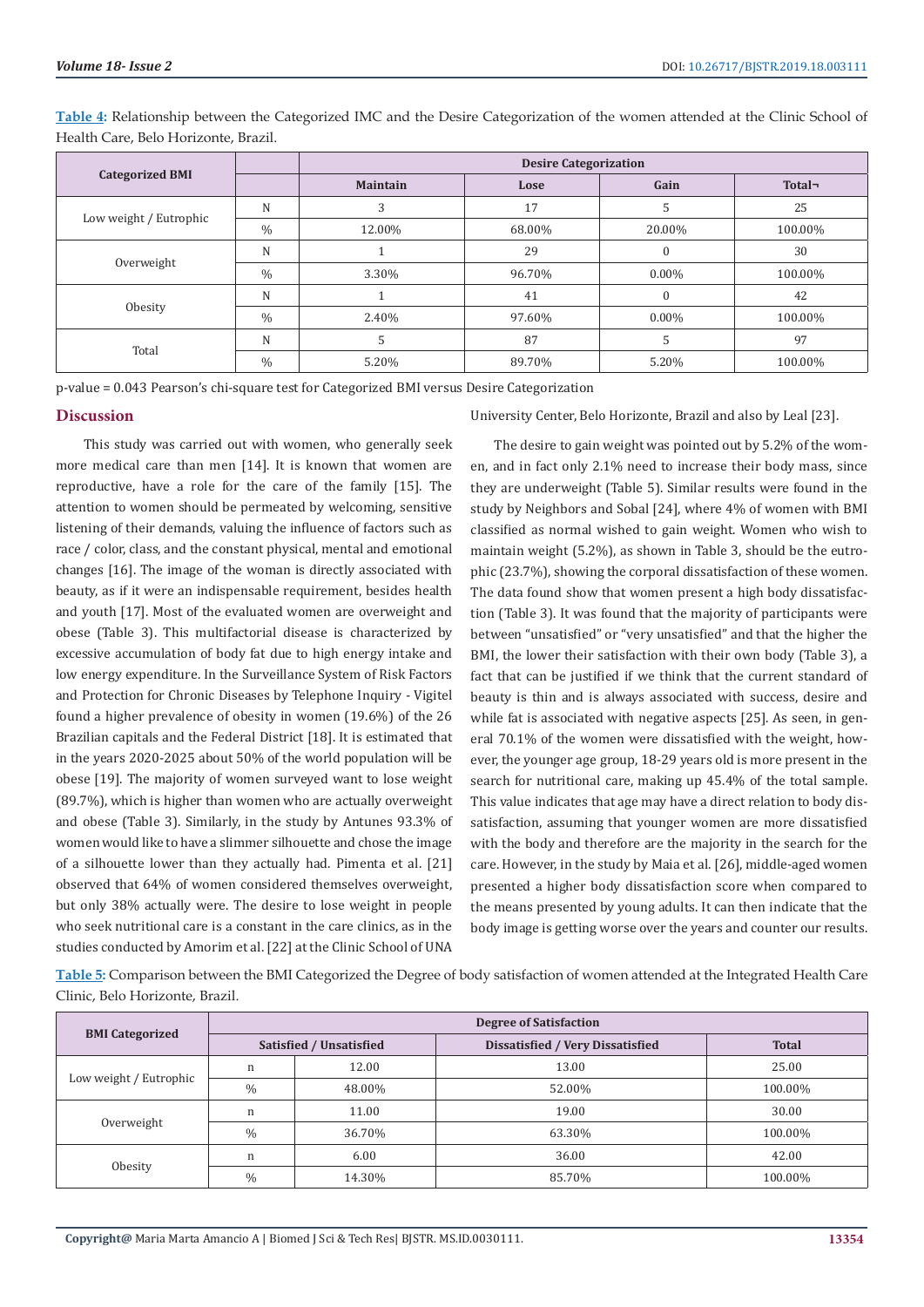| Total |          | 29.00             | 68.00  | 97.00     |
|-------|----------|-------------------|--------|-----------|
|       | $\Omega$ | 29.90%<br><u></u> | 70.10% | $00.00\%$ |

p-value = 0.009. Pearson's chi-square test for Categorized BMI comparison versus Degree of Satisfaction.

Women categorized in the low weight and eutrophic group had a desire to lose weight (Table 3). In the study by Almeida et al. [25] women made inadequate choices regarding their body size, that is, they chose more silhouettes suggestive of some degree of adiposity, which points to the presence of indicators of distortion in the assessment of body size by these women. Similar results were observed by Kakeshita and Almeida [13], where the majority of eutrophic or overweight women (87%) overestimated their body size. Possibly the patterns of beauty created by society that may influence the perception of these women, who, even though they are not obese, perceive themselves as such. Body dissatisfaction is proportional to BMI, 50% of women with low weight and eutrophic, 63% are overweight and 86% are obese. The female public is more dissatisfied with the body than the male. Almeida [26] found that women's body dissatisfaction was three times higher than in men.

# **Final Considerations**

The results of the present study are not conclusive but suggest that new research is done on body self-perception, since this is of paramount importance for clinical practice and may result in improvement of nutritional monitoring results. It is noteworthy that this study opens a large discussion around the results, considering the high percentage of women who overestimate their body weight and are largely dissatisfied with their physical shape, even when they are at their ideal weight. This reflection suggests actions of media intervention in order to make women aware of the real physical state they are in, based on health and not on the ideal aesthetic established by culture. In this way, great psychological disturbances caused by self-image dissatisfaction and also popular measures of weight loss that often compromise the health of women are to be prevented.

#### **References**

- 1. [Naci M, Viebig RF \(2007\) Avaliação antropométrica nos ciclos da vida.](https://www.saraiva.com.br/avaliacao-antropometrica-no-ciclos-da-vida-2-ed-2011-3455460.html)  [\[Anthropometric evaluation in life cycles\] São Paulo: Metha.](https://www.saraiva.com.br/avaliacao-antropometrica-no-ciclos-da-vida-2-ed-2011-3455460.html)
- 2. [Morgado FFR, Ferreira ME, Campana AN, Rigby AS, Tavares MCGCF,](https://www.ncbi.nlm.nih.gov/pubmed/23829137)  [et al. \(2013\) Initial evidence of the reliability and validity of a Three](https://www.ncbi.nlm.nih.gov/pubmed/23829137)[dimensional Body Rating Scale for the congenitally blind. Percept](https://www.ncbi.nlm.nih.gov/pubmed/23829137)  [MotSkills 116\(1\): 91-105.](https://www.ncbi.nlm.nih.gov/pubmed/23829137)
- 3. [Mataruna L \(2004\) Imagem corporal noções e definições. \[Body image](https://www.efdeportes.com/efd71/imagem.htm)  [notions and definitions\]. Efdeportes. Revista Digital 71.](https://www.efdeportes.com/efd71/imagem.htm)
- 4. [Barros TM et al \(2017\) Alteração na imagem corporal de adolescentes](http://revista.nutricion.org/PDF/MAYARA.pdf)  [brasileiros do ensino público. \[Changes in body image of Brazilian](http://revista.nutricion.org/PDF/MAYARA.pdf)  [adolescents in public education\]. Nutr. clín. diet. hosp 37\(2\): 157-161.](http://revista.nutricion.org/PDF/MAYARA.pdf)
- 5. [\(2000\) Associação Psiquiátrica Americana. DSM-IV, Manual diagnóstico](http://newpsi.bvs-psi.org.br/uploads/linha%20do%20tempo%20DSM/index.html)  [e estatístico de transtornos mentais. \[Diagnostic and Statistical Manual](http://newpsi.bvs-psi.org.br/uploads/linha%20do%20tempo%20DSM/index.html)  [of Mental Disorders\]. 4ª ed. Porto Alegre: Artes Médicas.](http://newpsi.bvs-psi.org.br/uploads/linha%20do%20tempo%20DSM/index.html)
- 6. [Friedman MA, Brownell KD \(1995\) Psychological correlates of obesity:](https://www.ncbi.nlm.nih.gov/pubmed/7870862)  [moving to the next research generation. Psychological Bulletin 117\(1\):](https://www.ncbi.nlm.nih.gov/pubmed/7870862)  [3-20.](https://www.ncbi.nlm.nih.gov/pubmed/7870862)
- 7. [Naves NT, Alessandra Elisa Gromowski, Cristiane Vercesi, Silvia Nogueira](http://pepsic.bvsalud.org/scielo.php?script=sci_arttext&pid=S1413-389X2017000100016)  [Cordeiro \(2017\) Significado de comer e percepção corporal em mulheres](http://pepsic.bvsalud.org/scielo.php?script=sci_arttext&pid=S1413-389X2017000100016)

[que procuraram o programa multiprofissional na medida. \[Meaning of](http://pepsic.bvsalud.org/scielo.php?script=sci_arttext&pid=S1413-389X2017000100016) [eating and body perception in women who sought the multiprofessional](http://pepsic.bvsalud.org/scielo.php?script=sci_arttext&pid=S1413-389X2017000100016) [program in the measure\]. Temas psicol. 25\(1\): 267-278.](http://pepsic.bvsalud.org/scielo.php?script=sci_arttext&pid=S1413-389X2017000100016)

- 8. [Kakeshita IS \(2008\) Adaptação e validação das escalas de silhueta para](http://www.teses.usp.br/teses/disponiveis/59/59134/tde-25052008-170240/pt-br.php) [crianças e adultos brasileiros. \[Adaptation and validation of silhouette](http://www.teses.usp.br/teses/disponiveis/59/59134/tde-25052008-170240/pt-br.php) [scales for Brazilian children and adults\]. Tese de Doutorado. Faculdade](http://www.teses.usp.br/teses/disponiveis/59/59134/tde-25052008-170240/pt-br.php) [de Ciência e Letras de Ribeirão Preto.](http://www.teses.usp.br/teses/disponiveis/59/59134/tde-25052008-170240/pt-br.php)
- 9. [Pitanga FJG \(2006\) Teste, medidas e avaliação em educação física.](https://www.saraiva.com.br/testes-medidas-e-avaliacao-em-educacao-fisica-e-esportes-9434813.html) [\[Testing, measures and evaluation in physical education\]. 5. ed. São](https://www.saraiva.com.br/testes-medidas-e-avaliacao-em-educacao-fisica-e-esportes-9434813.html) [Paulo: Phorte.](https://www.saraiva.com.br/testes-medidas-e-avaliacao-em-educacao-fisica-e-esportes-9434813.html)
- 10. [\(2000\) World Health Organization. Obesity: preventing and managing](https://www.who.int/nutrition/publications/obesity/WHO_TRS_894/en/) [the global epidemic. World Health Organization.](https://www.who.int/nutrition/publications/obesity/WHO_TRS_894/en/)
- 11. [\(1995\) Organización Mundial de la Salud. OMS. El estado físico: uso e](https://apps.who.int/iris/handle/10665/42132) [interpretación de la antropometria \[Physicalstate: use and interpretation](https://apps.who.int/iris/handle/10665/42132) [of anthropometry\]. Genebra: OMS.](https://apps.who.int/iris/handle/10665/42132)
- 12. [Lipschitz DA \(1994\) Screening for nutritional status in the elderly. Prim](https://www.ncbi.nlm.nih.gov/pubmed/8197257) [Care 21\(1\): 55- 67.](https://www.ncbi.nlm.nih.gov/pubmed/8197257)
- 13. [Kakeshita IS, Almeida SS \(2006\) Relação entre índice de massa corporal](http://www.scielo.br/scielo.php?pid=s0034-89102006000300019&script=sci_abstract&tlng=pt) [e a percepção da auto-imagem em universitários. \[Relationship between](http://www.scielo.br/scielo.php?pid=s0034-89102006000300019&script=sci_abstract&tlng=pt) [body mass index and the perception of self-image in university students\].](http://www.scielo.br/scielo.php?pid=s0034-89102006000300019&script=sci_abstract&tlng=pt) [Rev Saúde Pública 40: 497-504.](http://www.scielo.br/scielo.php?pid=s0034-89102006000300019&script=sci_abstract&tlng=pt)
- 14. [Souza ACB et al \(2017\) Perfil dos pacientes obesos no primeiro](http://www.revistas.usp.br/rmrp/article/view/140479) [atendimento em Ambulatório de Nutrologia Municipal de Ribeirão](http://www.revistas.usp.br/rmrp/article/view/140479) [Preto \(SP\). \[Profile of obese patients in the first service at the Municipal](http://www.revistas.usp.br/rmrp/article/view/140479) [Nutrition Clinic of Ribeirão Preto \(SP\)\]. Medicina 50 \(4\): 207-215.](http://www.revistas.usp.br/rmrp/article/view/140479)
- 15. [Gomes R \(2007\) Por que os homens buscam menos os serviços de saúde](http://www.scielo.br/scielo.php?script=sci_arttext&pid=S0102-311X2007000300015) [do que as mulheres? As explicações de homens com baixa escolaridade](http://www.scielo.br/scielo.php?script=sci_arttext&pid=S0102-311X2007000300015) [e homens com ensino superior. \[Why do men seek health services less](http://www.scielo.br/scielo.php?script=sci_arttext&pid=S0102-311X2007000300015) [than women? The explanations of men with low schooling and men with](http://www.scielo.br/scielo.php?script=sci_arttext&pid=S0102-311X2007000300015) [higher education\]. Cad. Saúde Pública 23\(3\): 565-574.](http://www.scielo.br/scielo.php?script=sci_arttext&pid=S0102-311X2007000300015)
- 16. [Coelho EAC, Silva CTO, Oliveira JF, Almeida MS \(2009\) Integralidade Do](http://www.scielo.br/scielo.php?script=sci_arttext&pid=S1414-81452009000100021) [Cuidado À Saúde da Mulher: Limites Da Prática Profissional. \[ Women's](http://www.scielo.br/scielo.php?script=sci_arttext&pid=S1414-81452009000100021) [Health Care Integrality: Limits of Professional Practice\]. Esc Anna Nery](http://www.scielo.br/scielo.php?script=sci_arttext&pid=S1414-81452009000100021) [Rev Enferm 13 \(1\): 154-160.](http://www.scielo.br/scielo.php?script=sci_arttext&pid=S1414-81452009000100021)
- 17. [Novaes JV \(2005\) A violência da imagem: estética, feminino e](http://pepsic.bvsalud.org/scielo.php?script=sci_abstract&pid=S1518-61482005000100006&lng=en&nrm=iso) [Contemporaneidade. \[The violence of the image: aesthetic, feminine and](http://pepsic.bvsalud.org/scielo.php?script=sci_abstract&pid=S1518-61482005000100006&lng=en&nrm=iso) [Contemporaneity\]. Revista Mal- Estar e Subjetividade 5\(1\): 109 -144.](http://pepsic.bvsalud.org/scielo.php?script=sci_abstract&pid=S1518-61482005000100006&lng=en&nrm=iso)
- 18. [\(2016\) Brasil. Ministério da Saúde, Secretaria de Vigilância em Saúde,](http://bvsms.saude.gov.br/bvs/publicacoes/vigitel_brasil_2016_fatores_risco.pdf) [Departamento de Vigilância de Doenças e Agravos não Transmissíveis](http://bvsms.saude.gov.br/bvs/publicacoes/vigitel_brasil_2016_fatores_risco.pdf) [e Promoção da Saúde. Vigitel Brasil. Vigilância de fatores de risco e](http://bvsms.saude.gov.br/bvs/publicacoes/vigitel_brasil_2016_fatores_risco.pdf) [proteção para doenças crônicas por inquérito telefônico: estimativas](http://bvsms.saude.gov.br/bvs/publicacoes/vigitel_brasil_2016_fatores_risco.pdf) [sobre frequência e distribuição sociodemográfica de fatores de risco e](http://bvsms.saude.gov.br/bvs/publicacoes/vigitel_brasil_2016_fatores_risco.pdf) [proteção para doenças crônicas nas capitais dos 26 estados brasileiros](http://bvsms.saude.gov.br/bvs/publicacoes/vigitel_brasil_2016_fatores_risco.pdf) [e no Distrito Federal em 2016. \[Vigitel Brazil. Surveillance of risk factors](http://bvsms.saude.gov.br/bvs/publicacoes/vigitel_brasil_2016_fatores_risco.pdf) [and protection for chronic diseases by telephone survey: estimates](http://bvsms.saude.gov.br/bvs/publicacoes/vigitel_brasil_2016_fatores_risco.pdf) [of frequency and sociodemographic distribution of risk factors and](http://bvsms.saude.gov.br/bvs/publicacoes/vigitel_brasil_2016_fatores_risco.pdf) [protection for chronic diseases in the capitals of the 26 Brazilian states](http://bvsms.saude.gov.br/bvs/publicacoes/vigitel_brasil_2016_fatores_risco.pdf) [and in the Federal District in 2016\]. Brasília.](http://bvsms.saude.gov.br/bvs/publicacoes/vigitel_brasil_2016_fatores_risco.pdf)
- 19. Palmeira CS, Garrigo LMM, Santana P (2016) Fatores intervenientes na adesão ao tratamento da obesidade. [Participating factors in adherence to the treatment of obesity]. Ciência y Enfermeria 1: 11-22.
- 20. Antunes AV, Pozzobon A, e Pereira ALB (2011) Avaliação antropométrica, autopercepção corporal e perfil nutricional de mulheres adultas. [Anthropometric evaluation, body self-perception and nutritional profile of adult women]. Revista destaques acadêmicos 3 (3).
- 21. Pimenta AM et. al (2001) Avaliação da concordância entre a percepção do peso corporal e o diagnóstico antropométrico de sobrepeso em mulheres atendidas em um centro de saúde de Belo horizonte. [Evaluation of the concordance between body weight perception and the